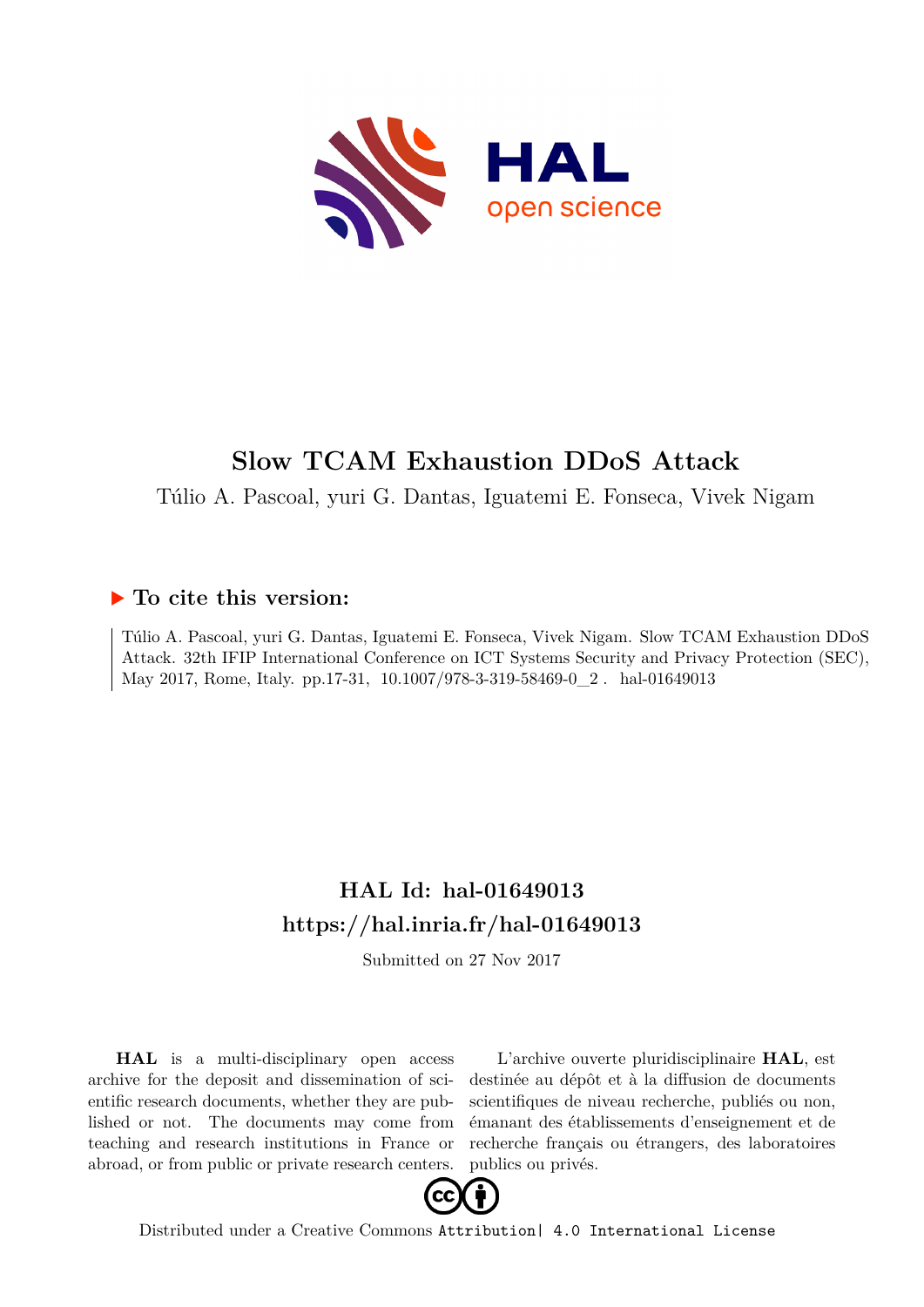# Slow TCAM Exhaustion DDoS Attack?

Túlio A. Pascoal<sup>1</sup>, Yuri G. Dantas<sup>2</sup>, Iguatemi E. Fonseca<sup>1</sup>, and Vivek Nigam<sup>1,3</sup>

<sup>1</sup> Federal University of Paraíba, João Pessoa, Brazil tuliopascoal@gmail.com, {vivek,iguatemi}@ci.ufpb.br <sup>2</sup> TU Darmstadt, Darmstadt, Germany dantas@mais.informatik.tu-darmstadt.de 3 fortiss, Munich, Germany

Abstract. Software Defined Networks (SDN) facilitate network management by decoupling the data plane which forwards packets using efficient switches from the control plane by leaving the decisions on how packets should be forwarded to a (centralized) controller. However, due to limitations on the number of forwarding rules a switch can store in its TCAM memory, SDN networks have been subject to saturation and TCAM exhaustion attacks where the attacker is able to deny service by forcing a target switch to install a great number of rules. An underlying assumption is that these attacks are carried out by sending a high rate of unique packets. This paper shows that this assumption is not necessarily true and that SDNs are vulnerable to Slow TCAM exhaustion attacks (Slow-TCAM). We analyse this attack arguing that existing defenses for saturation and TCAM exhaustion attacks are not able to mitigate Slow-TCAM due to its relatively low traffic rate. We then propose a novel defense called SIFT based on selective strategies demonstrating its effectiveness against the Slow-TCAM attack.

Keywords: DDoS Attacks, SDN, Low-Rate Attacks, Selective Defenses

### 1 Introduction

In Software Defined Networks (SDN), a powerful controller is responsible for taking the decision of where packets should be forward, i.e., defining the network flows (control plane), while the task of forwarding packets is left to powerful switches (data plane). Whenever a packet arrives a switch, it searches whether there is a matching installed rule. This search is efficient because of dedicated memories called Ternary Content-Addressable Memory (TCAM) where forwarding rules are stored. If no rule is applicable, the switch informs the controller which takes a decision by, for example, installing a new rule.

However, TCAM are expensive and have high power comsumption [14]. Therefore, SDN switches have a limited TCAM space [14,15,10] and can store

 $^{\star}$  This work has been funded by the DFG as part of the project Secure Refinement of Cryptographic Algorithms (E3) within the CRC 1119 CROSSING, by RNP, by Capes and CNPq.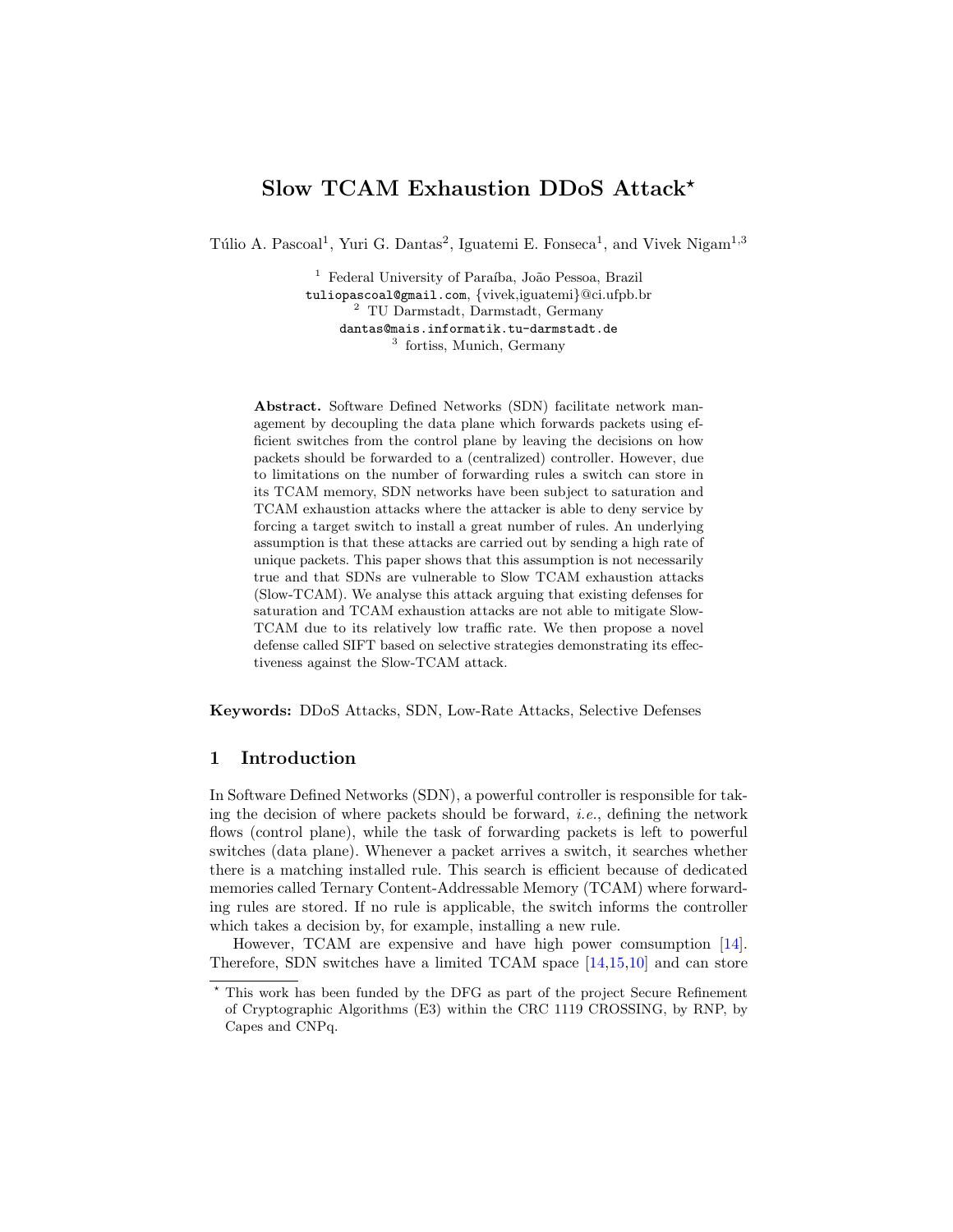only a limited number of rules (typically 1500 to 3000 rules) [25,14,13,27,10]. This limitation has led to TCAM exhaustion [10,17,13,29,24] and saturation attacks [31,12,11,29,28,14,2]. In a saturation attack, the attacker forces the target switch to install a great number of new rules consuming the switch TCAM capacity and moreover causing the whole network controller to crash because of increased traffic between the switch and the controller.

- We describe some approaches for mitigating saturation and TCAM attacks: 1. Setting rule timeouts which remove a rule whenever it is not used for some given duration. This timeout is called idle timeout in the OpenFlow protocol used in SDNs as the basic mechanism for removing obsolete rules. There have been proposals [25] for optimizing timeout values according to the network behavior and by flow aggregation.
- 2. Monitoring the number of unpaired rules, i.e., rules for which there is an incoming flow, but no outgoing flow. The purpose is to detect DDoS attacks in general, as it can be used to detect when a packet has a spoofed IP. Similarly, there have been defenses that evaluate TCP SYN cookies in order to validate TCP Handshake of the packets in order to detect IP spoofing [26].
- 3. Monitoring the rate that rules are installed. If the rate of rule installation is too high, then it is likely that the network is suffering an attack and defense mechanisms may be triggered [10];
- 4. CPU and memory of SDN Switches and Controllers also provide indications that a system is suffering a DDoS attack and trigger countermeasures [28].

The main underlying assumption of these measures, however, is that attackers will send unique packets in a very high rate by, for example, spoofing IPs. This causes some of these parameters to change abruptly triggering counter-measures.

#### 1.1 Slow TCAM Exhaustion Attacks

The assumption that attackers only generate high traffic is not necessarily true. Indeed as witnessed by the class of Low-Rate Application Layer DDoS attacks, such as Slowloris, attackers can deny service of a web-server or a VoIP server by sending a very low rate of requests to the target server [9,18,8]. Attackers can also carry out Low-Rate attacks on not powerful devices using SlowDroid [6,3] and exploit new vulnerabilities on application layer protocols in order to evade detection mechanisms, e.g., SlowNext [5].

Inspired by Low-Rate Application DDoS Attacks, our first contribution is the identification of the vulnerability of SDN to Slow TCAM attacks. We propose a novel attack called Slow TCAM Exhaustion attack (Slow-TCAM) which is carried out as follows:

- 1. Recruit a large enough number of bots, typically a number a bit greater than a half the rule capacity of the target switch. A number between 1500 – 3000 is enough. Notice that the attacker is not spoofing IPs.
- 2. Each bot sends a unique packet to the target switch. Whenever the switch receives the first packet, a new rule is installed. Moreover, since there is no IP spoofing, two flows, an incoming and outgoing flow, are eventually installed.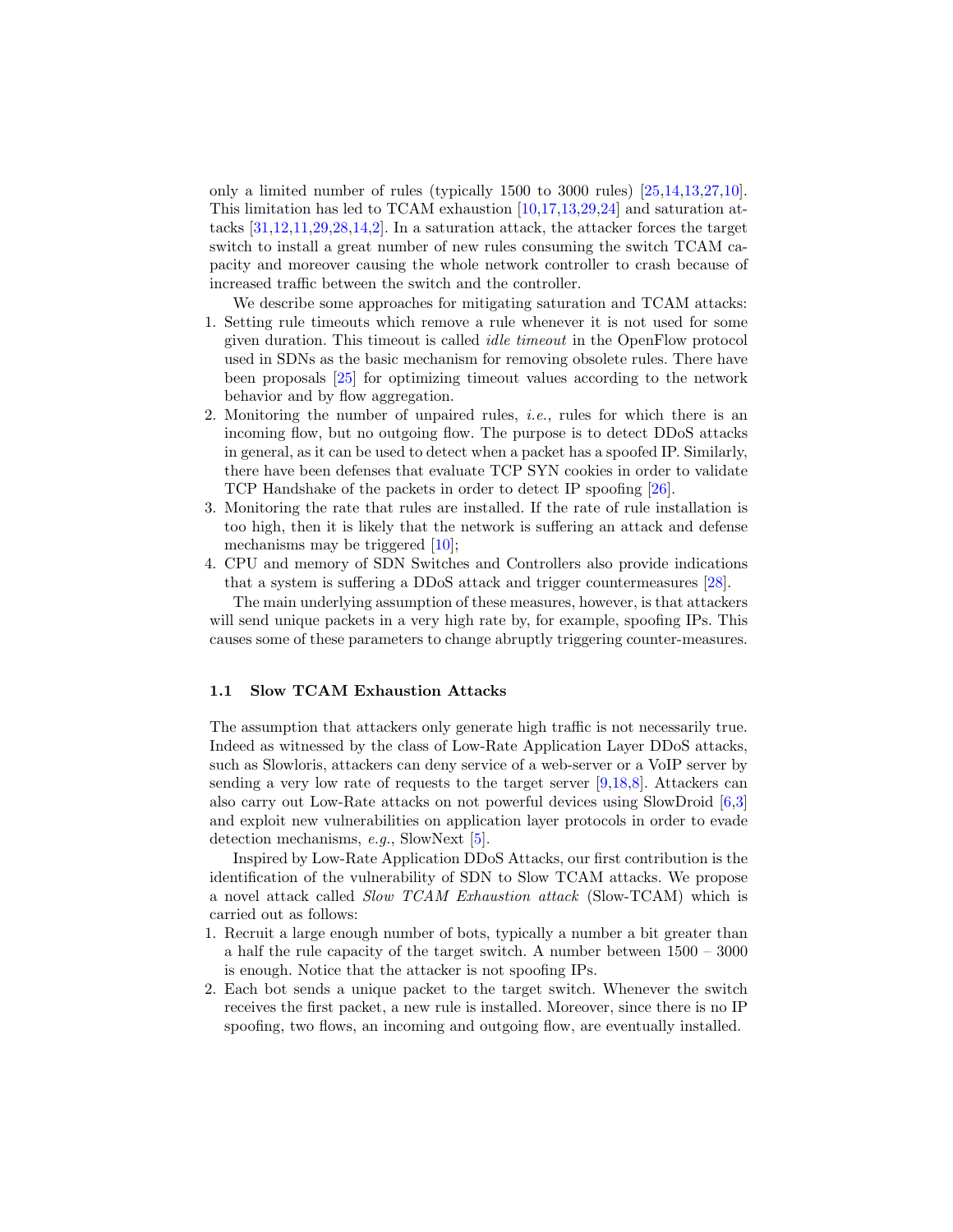- 3. The unique packet generation rate is controlled so that the rate that new rules are installed is not too high. In our experiments, the attacker generates a traffic of up to 40 packets per second, while typical flooding and saturation attacks generate a traffic greater than 1000 packets per second [13,10,26,28].
- 4. Finally, each bot keeps sending at a low rate a packet to the switch within its rule idle timeout. The idle timeout can be inferred by the attacker by try and error using SDN SCANNER [25]. Therefore, no rule is uninstalled leaving the TCAM always full and not allowing new rules to be installed.

After the Slow-TCAM attack is carried out, the controller and the switch operate normally, but they are forced to serve only flow rules installed by the attacker thus denying service to legitimate clients.

Our second contribution is the proposal of SIFT, SelectIve DeFense for TCAM, a selective defense for Slow-TCAM attack. Our previous work used selective strategies to mitigate Low-Rate Application-Layer DDoS attacks on web and VoIP servers [8,9,18,19]. This paper shows that selective strategies can mitigate Slow-TCAM attack by randomly selecting rules to be dropped whenever the system is overloaded. We built SIFT over the Openflow protocol, i.e., no additional SDN machinery is necessary nor hardware, and it runs in conjuction with the controller. Whenever a switch has its rule capacity full, *i.e.*, the controller receives a TABLE-FULL message, SIFT is activated and decides using a probability distribution whether a new rule is going to be installed or not. We demonstrate that SIFT is a lightweight defense for Slow-TCAM attacks with low impacting on the controller's CPU and memory consumption. Moreover, when under attack, SIFT mitigates the attack leading to high levels of availability.

Similarly to our previous work on selective strategies for Low-Rate Application-Layer DDoS attacks [9], we have also formalized the Slow-TCAM and SIFT in Maude and used Statistical Model Checking techniques to validate our results. The formalization can be found at [1], but due to space limitations is left out of the scope of this paper which focuses on the experimental results obtained.

The rest of the paper is structured as follows: Section 2 details the Slow-TCAM attack arguing why it is a fatal attack on SDN. Section 3 details our experimental results demonstrating the efficiency of the attack. Section 4 discusses means to mitigate Slow-TCAM attack and introduces the defense SIFT based on selective strategies showing that it can mitigate Slow-TCAM attacks. Finally, in Section 5, we conclude by discussing related and future work.

# 2 Slow TCAM Exhaustion Attack (Slow-TCAM)

While we assume that the reader is familiar with the OpenFlow protocol used in SDN, we review some of the messages exchanged between a SDN switch and the controller. Whenever a packet is received by a SDN switch, it checks whether there is a matching forwarding rule. If so, it applies the rule to this packet. However, if no rule is applicable, *i.e.*, it is a *new unique packet*, the switch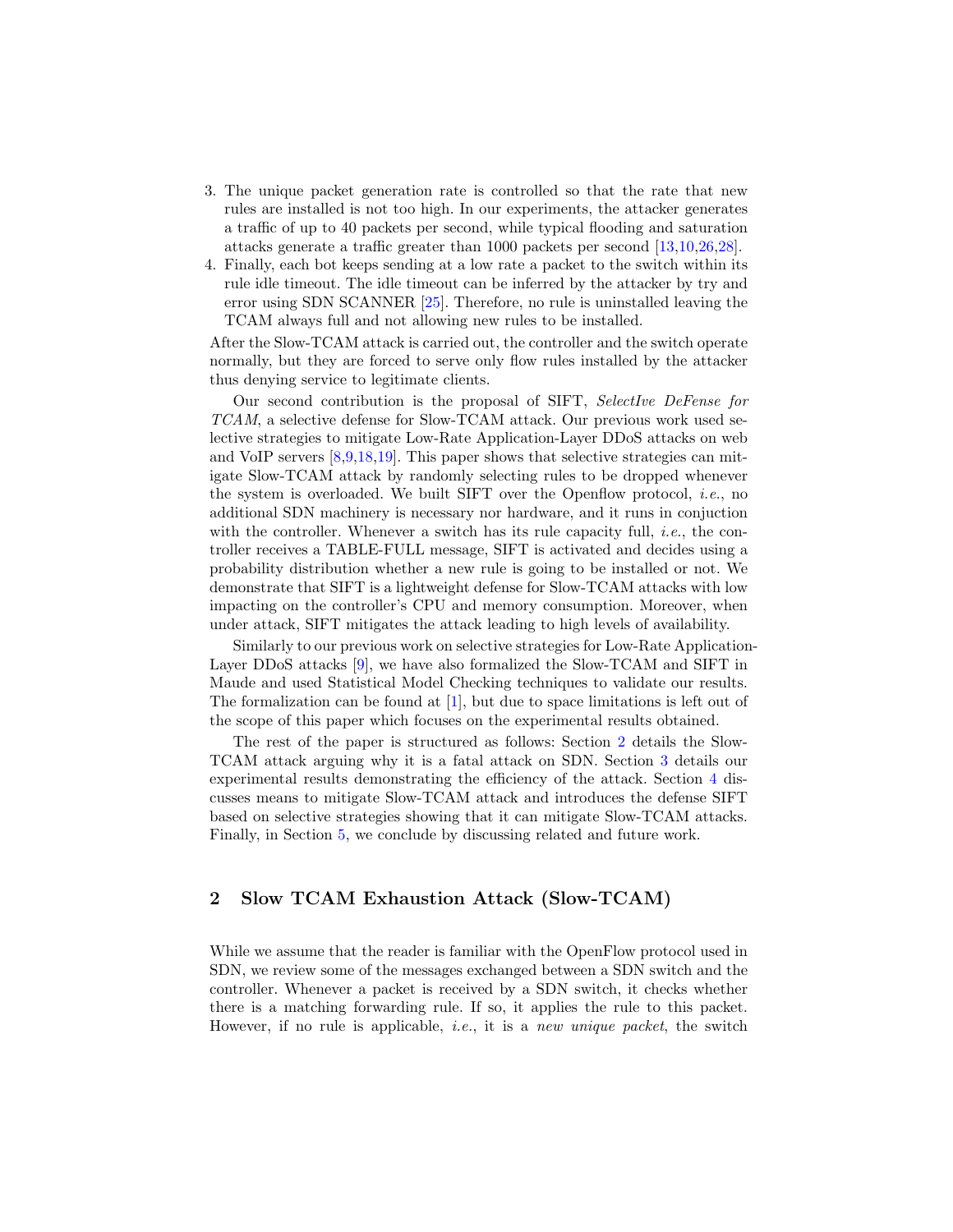exchanges the following messages with the controller:

 $Switch \rightarrow Controler : PACKET-IN$  $Controller \rightarrow Switch : FLOW-MOD$ 

The message PACKET-IN contains the incoming packet information, e.g., header, buffer id, in port, payload, etc. It will contain simply the header if the switch's incoming buffer4 is not full, and it will contain the whole packet if its buffer is full. FLOW-MOD contains the rule that should be installed by the switch. Once the message FLOW-MOD is received by the switch, it checks whether there is enough space in the switch's TCAM memory for installing a new rule. If this is the case, the rule is installed and the packet is forwarded using it. Otherwise, the switch drops the packet and informs the controller that its TCAM memory is full by sending the following message:

 $Switch \rightarrow Controler : TABLE-FULL$ 

The controller can specify a rule idle timeout. (OpenFlow comes with a hard timeout which is deprecated.) Given a rule timeout of  $TO$ , a rule is uninstalled by the switch if it is not triggered for  $TO$  time units. The use of timeouts is a mechanism to remove less used rules freeing TCAM memory for other rules to be installed. Typically, the timeout  $TO$  is a value between 9-11 seconds [31].

Finally, we point out that the communication between a SDN switch and the controller is expensive as it builds a secure channel for their communication. Therefore, a defense should avoid switcher-controller communication overhead.

#### 2.1 Attacking SDN

As TCAM are expensive and consume a great amount of energy, SDN switches have limited TCAM space, consequently are not able to store many rules, typically a number between 1500 and 3000 rules [25,14,13,27,10]. There have been attacks on SDN which attempt to (1) consume the TCAM memory of switches (TCAM exhaustion attack) and (2) overload the controller (saturation attack).

These attacks are carried out by sending a great number of unique packets, normally by spoofing IPs. Once the TCAM is exhausted, the switch starts to drop packets leading to the TCAM exhaustion attack. Moreover, the saturation attack goes even further by sending unique packets at a even greater rate consuming not only the switch's TCAM memory, but also the switch's incoming buffer. The switch, then, starts sending to the controller the whole packet instead of only the packet header. This overloads the controller leading it to crash thus affecting the whole SDN.

Defenses for the TCAM exhaustion attack and the saturation attack assume that the attacker necessarily sends a great number of unique packets, i.e., flood the switch, to deny its service. Existing defenses monitor parameters that could

<sup>4</sup> Not to confuse the incoming packet buffer which stores packets with the TCAM which stores rules.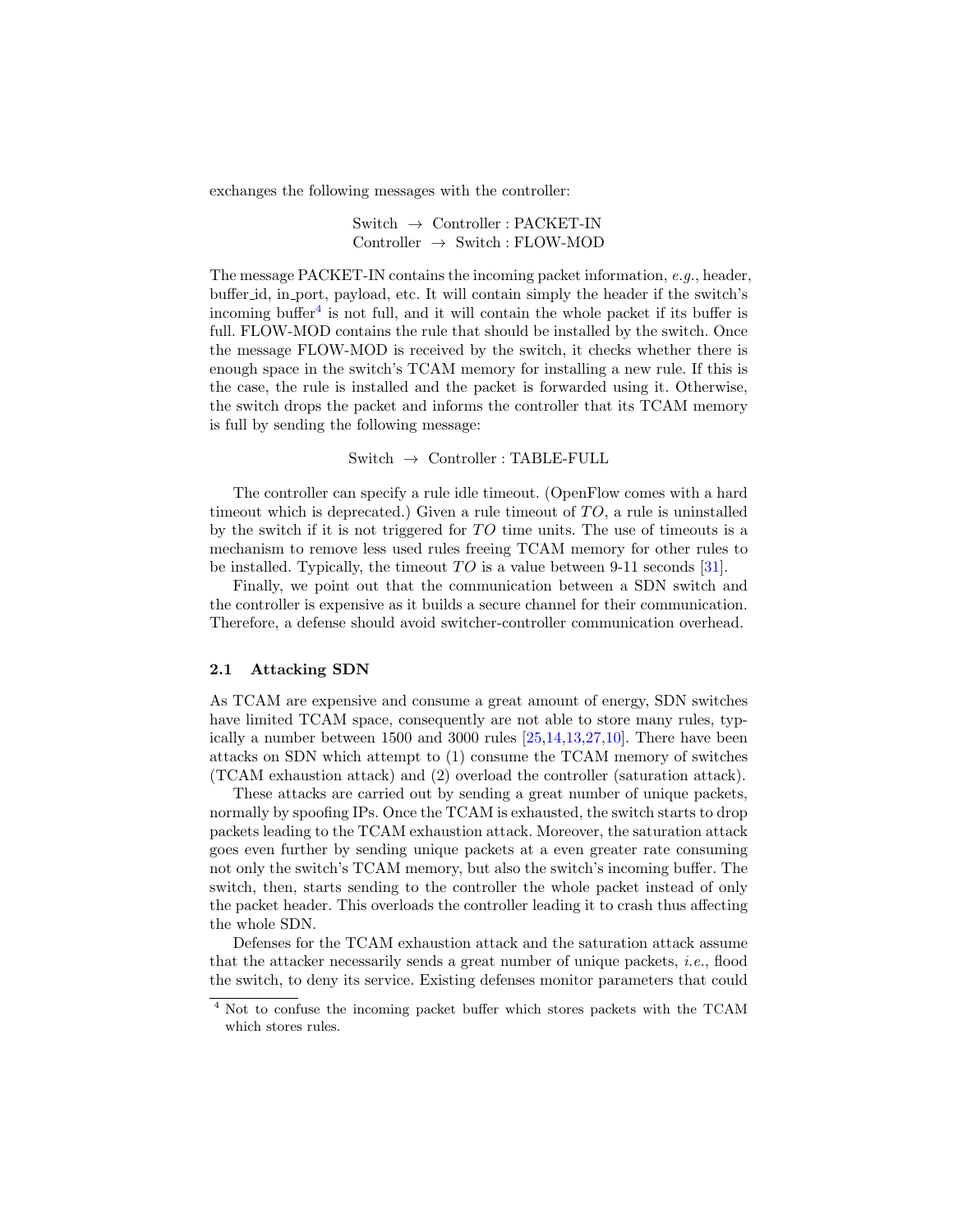be affected when receiving a large number of unique packets, e.g., rule installation rate, CPU and Memory, number of unpaired rules.

However, this assumption is not necessarily true. We identify that SDNs are vulnerable to Slow TCAM exhaustion attacks, where the attacker exhausts a switch's TCAM memory without sending unique packets at a high rate.

#### 2.2 Slow-TCAM

Inspired by Low-Rate Application DDoS attacks [9,18,8,4], such as Slowloris, we propose a variant of the TCAM exhaustion attack, called Slow TCAM Exhaustion Attack (Slow-TCAM), which does not need to send a great number of unique packets, i.e., flood the system, but rather is able to slowly occupy all a switch's TCAM resources and deny service to legitimate.

In order to carry out a Slow-TCAM attack, we assume that the attacker has a botnet with more than the rule capacity of the target switch, *i.e.*, typically  $1500$  $-3000$  bots.<sup>5</sup> This is feasible as he can recruit a botnet using standard methods, e.g., phishing or purchasing such botnet<sup>6</sup>. We also assume that the attacker knows the rule timeout  $TO$ . This can be easily inferred by using existing tools such as an SDN Scanner  $[25]^7$  which uses a try and error approach applying statistical testing methods, e.g., t-test analysis.

The Slow-TCAM attack then proceeds as follows:

- Rule installation: Coordinates its botnet to send a unique packet to the target switch directed to some service in the SDN, for example a web-server, at a low rate. Once a unique packet is received, the target switch follows the OpenFlow protocol which causes it to install a rule. As the rate of unique packets that are arriving is low, the rate of rule installation is also low.
- Rule Activation: Once a bot has send its first unique packet causing the target switch to install a rule, it sends packets in intervals of less than the timeout  $TO$ . This causes the corresponding rule to be fired and therefore to not be removed by the rule timeout mechanism.

As we demonstrated by our experiments in Section 3, Slow-TCAM can be quite effective:

- Low Attacker Effort: The main effort from the attacker is to recruit a large enough botnet. Once he possesses such botnet, the traffic generated by the botnet is very low compared to usual traffic. Bots have to send a single packet in intervals of less than  $TO$ , which is typically every 10s;
- Disguised Attack: As the traffic generated is low, it is hard to detect the Slow-TCAM attack. Indeed, differently from the saturation attack which causes the controller to crash, a Slow-TCAM attack does not stress the controller's memory and CPU resources. This renders defense that monitor these parameters ineffectively. Moreover, the rule installation rate is low thus not indicating

<sup>&</sup>lt;sup>5</sup> One can reduce this number by half as a flow has an incoming and outgoing flows.

<sup>6</sup> <https://tinyurl.com/zf27emp>

<sup>&</sup>lt;sup>7</sup> It is possible to carry out a Slow-TCAM attack by IP spoofing. However, this attack could be easily mitigated by checking for unpaired rules.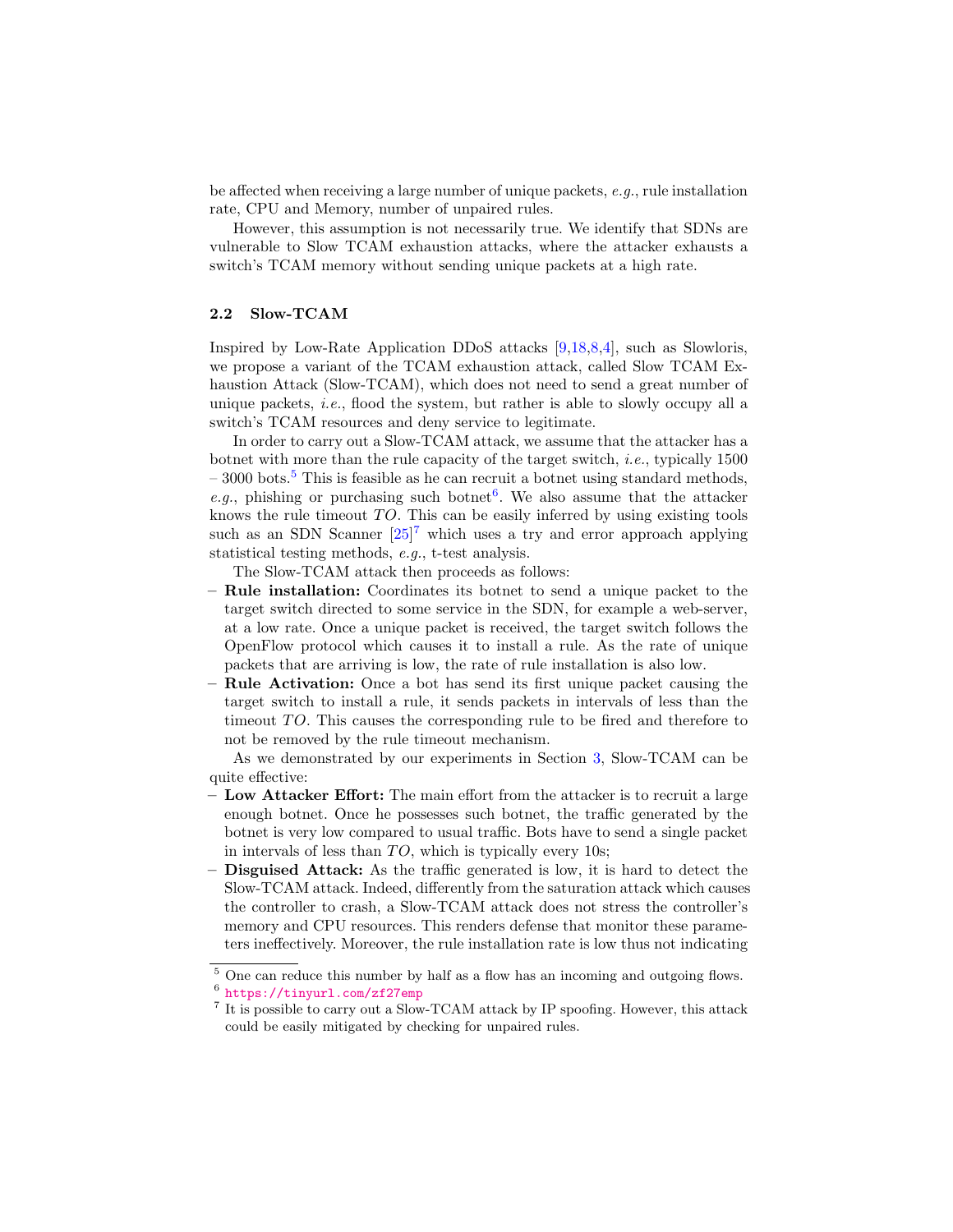| Average Attack Rate Success Rate |         |                    |      |          | TTS Time to DoS CPU Memory Usage |
|----------------------------------|---------|--------------------|------|----------|----------------------------------|
| No Attack                        | $100\%$ | 12.6 <sub>ms</sub> |      |          |                                  |
| $3.2$ unique packets/s           | $0.0\%$ | $\infty$           | 478s | $2.5\%$  | 42.3 MB                          |
| $4.6$ unique packets/s           | $0.0\%$ | $\infty$           | 324s | 3.83%    | 43.0 MB                          |
| $5.8$ unique packets/s           | $0.0\%$ | $\infty$           | 258s | 4.74%    | 42.3 MB                          |
| $9.2$ unique packets/s           | $0.0\%$ | $\infty$           | 162s | 4.98%    | 42.5 MB                          |
| 13.6 unique packets/ $s$         | $0.0\%$ | $\infty$           | 110s | $6.39\%$ | 42.2 MB                          |
| 15.6 unique packets/ $s$         | $0.0\%$ | $\infty$           | 96s  | 7.17%    | 41.9 MB                          |
| $23.6$ unique packets/s          | $0.0\%$ | $\infty$           | 63s  | 10.43\%  | 41.8 MB                          |
| $39.5$ unique packets/s          | $0.0\%$ | $\infty$           | 38s  | 10.97\%  | 42.3 MB                          |

Table 1. Slow-TCAM: Time to Service and Availability. The value on Success Rate corresponds to the number of clients that are able to obtain a response after the attacker has carried out the attack and occupied all the TCAM memory.



Fig. 1. Experimental Set-Up.

a malicious over use of the network. In fact, the attack can be in principle made to be as slow as desired as bots can install rules in a slower rate bypassing defenses based on traffic monitoring.

– Effectiveness: It effectively denies service to legitimate clients. As the attacker occupies the target switch's TCAM, legitimate clients packets are no longer forwarded being dropped and therefore they cannot access the services provided by the SDN.

## 3 Slow-TCAM Experimental Analysis

We implemented the Slow-TCAM attack and carried out a number of experiments. Figure 1 shows the set-up of our experiments. We used two virtual machines, one executing Mininet [20] along with Open vSwitch 2.5.0 [22], which are a well-known network emulator and open-source virtual switch, respectively. Another virtual machine executed the SDN controller Ryu [23] using Open-Flow 1.3 [21]. The Mininet machine was a Ubuntu 14.04 LTS, Intel i7-5500U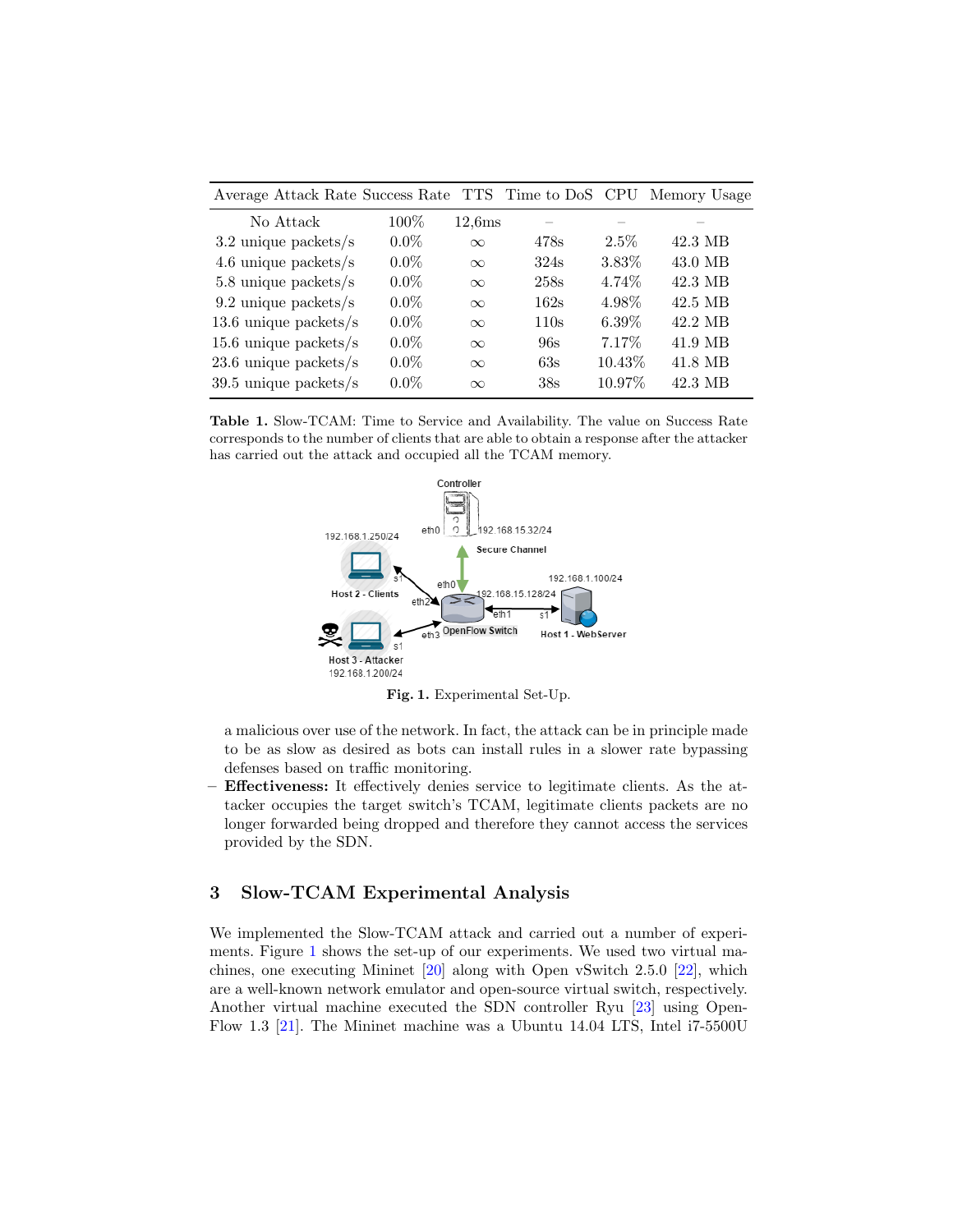

Fig. 2. Number of installed rules in the Target SDN Switch and the number of FLOW-MOD messages sent by the controller for a Slow-TCAM attack with intensity of 5.8 unique packets per second.

CPU@2,40GHz with 3GB of RAM memory, while the Ryu machine was a Ubuntu 16.04.1 LTS, Intel i7-5500U CPU@2,40GHz with 1GB of RAM memory. The host machine was a Windows 10 64 bit, Intel i7-5500U CPU@2,40GHz with 8GB of RAM memory.

We set the SDN switch rule capacity to 1500 rules with rule timeout  $TO$  of 10 seconds as recommended in the literature [31].

Legitimate client traffic (Host 2) consisted of 375 unique connections, which means the installation of 750 rules (incoming and outgoing rules) in a switch, i.e., half the switch rule capacity. We implemented the Slow-TCAM attack where the attacker (Host 2) possesses a botnet with more than 760 bots and no more than 800 bots. Both legitimate and attacker's bots accessed the web-server (Host 1).

Table 1 summarizes our experimental results. It shows that Slow-TCAM attack can be effective in denying service to legitimate clients accessing the network using a SDN switch. We carried out a number of experiments with different attack intensities from 3.2 unique packets per second to 39.5 unique packets per second. In comparison typical flooding attacks has a rule installation rate of 1000 unique packets per second [13,10,26,28]. Once the attacker successfully occupied all the TCAM memory, every one of its bots sends with periodicity of 3s a packet to keep its corresponding rule active in the SDN switch.

We measured the legitimate client availability after the attacker has occupied all the TCAM memory, time to service (TTS), the time for the attacker to deny service, the controller's average CPU and memory usage. We observed that the attacker can carry out the attack very slowly occupying all the TCAM memory in around 8 minutes or more quickly in only 38 seconds. There is little impact on the controller CPU usage and memory.

Figure 2 illustrates the TCAM usage by the Slow-Attack with intensity of 5.8 rules per second. It takes a bit more than 4 minutes to occupy all the rule capacity by installing 1500 rules. The remaining scenarios with different attack intensities had the same behavior. For our slowest attack with intensity of 3.2 unique packets per second, the attacker can deny service even more silently in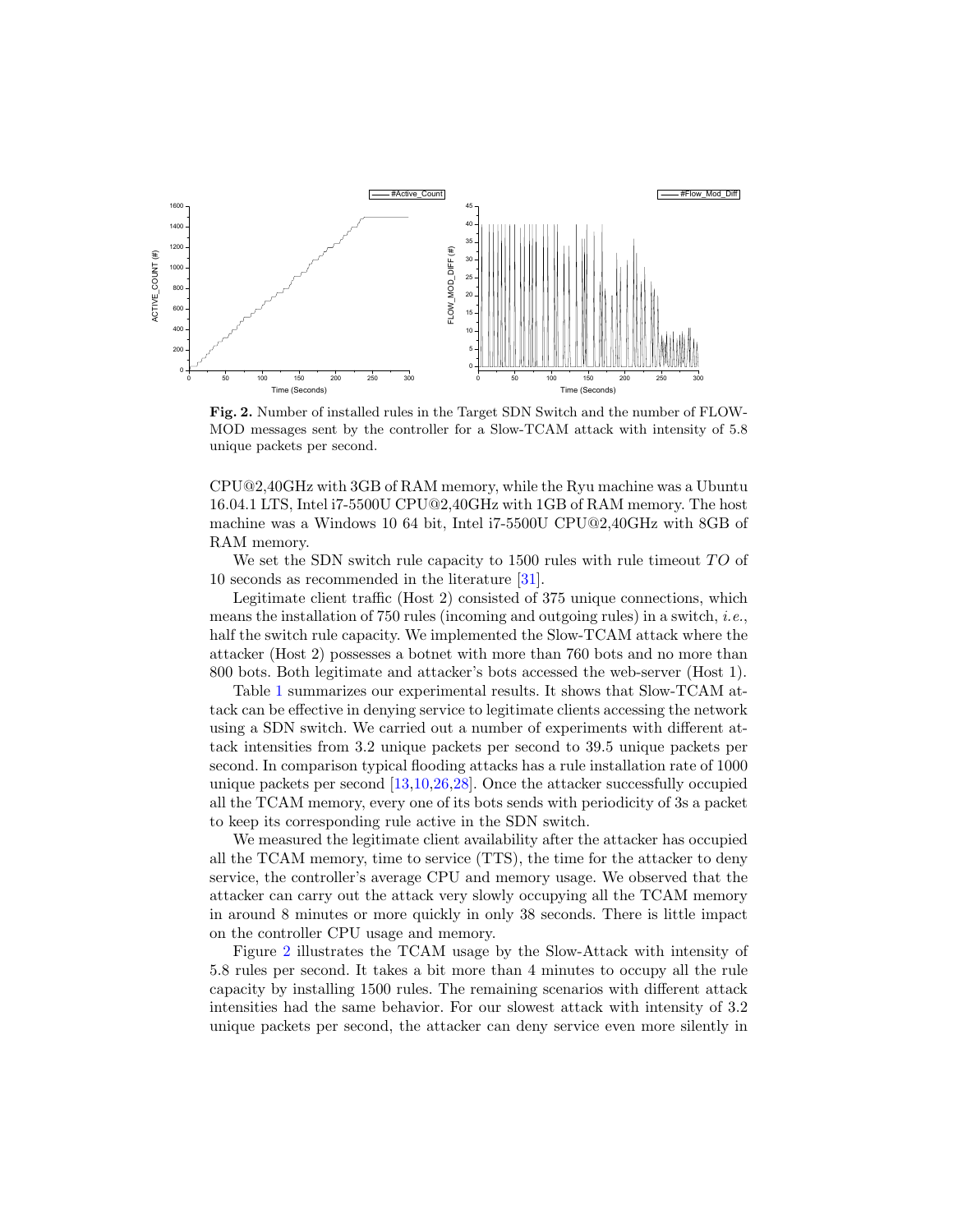

Fig. 3. Slow-TCAM: CPU and Memory Usage during a Slow-TCAM attack with intensity of 5.8 unique packets per second.

around 8 minutes with practically no impact on the controller's CPU usage. On the other hand, the attacker can also deny service more quickly in 38 seconds by carrying out a Slow-TCAM attack with intensity of 39.5 unique packets per second with still a very low impact on the controller's CPU usage. Notice that the attacker is able to keep the rules installed in the switch by avoiding their timeout to be fired. This can be observed by the fact that no rules are uninstalled. Once all 1500 rules are installed, there is no more room for new rules thus denying service to legitimate clients.

We also measured the number of FLOW-MOD messages sent by the controller (also illustrated in Figure 2). As the attack is slow, it causes the controller to send a low amount of FLOW-MOD messages (less than 40) and once the TCAM is occupied the number of FLOW-MOD messages reduces even further. Notice as well that this number can also be reduced if the attacker is willing to carry out an attack with an even lower rate.

We measured the CPU and memory effort of the controller during the Slow-TCAM attack depicted in Figure 3. The Slow-TCAM attack causes a low overhead on the CPU usage of less than  $5\%$  and little impact to the switch's memory usage from 34MB to less than 43MB which is due to the installation of new rules.

These results demonstrate that the Slow-TCAM attack is indeed an effective and silent attack as it denies service to legitimate clients without changing in abrupt ways the main parameters used by monitoring defenses (see Section 5 for futher details). The rule rate installation and of FLOW-MOD messages is kept low and there is little impact to the Switch's CPU and Memory. Moreover, as the attacker is not spoofing IPs, all rules installed in the switch to handle his packets are paired, i.e., have an incoming and outgoing rules.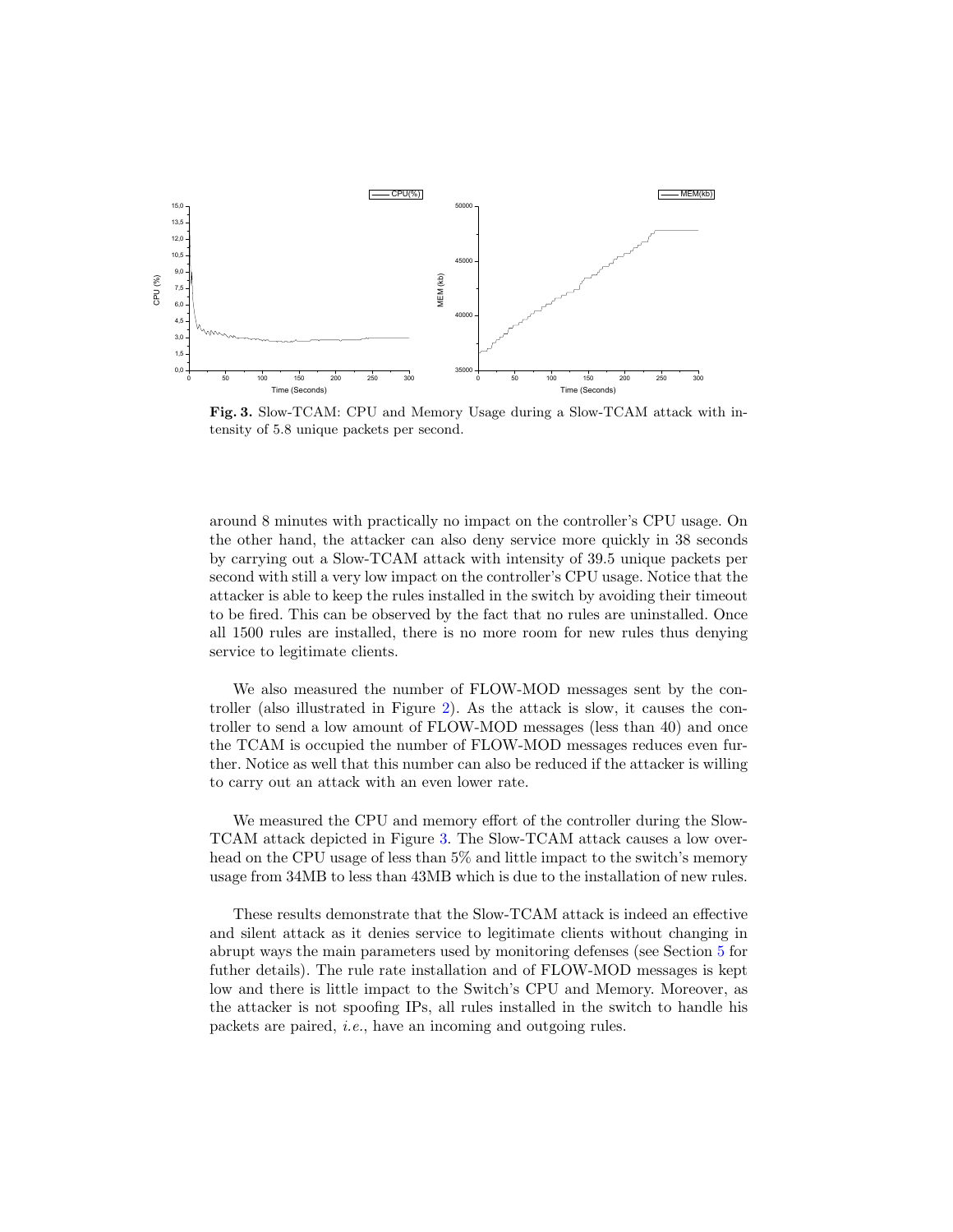|     | <b>Algorithm 1 SIFT Execution During a Round</b>                  |
|-----|-------------------------------------------------------------------|
|     | 1: procedure SIFT-ROUND                                           |
| 2:  | <b>if</b> Received FLOW-MOD with ruleIns <b>then</b>              |
| 3:  | ruleList.insert(ruleIns)                                          |
| 4:  | $lastFlowMod \leftarrow ruleIns$                                  |
| 5:  | <b>if</b> Received TABLE-FULL then                                |
| 6:  | $pmod \leftarrow pmod + inc$                                      |
| 7:  | ruleList.remove(lastFlowMod)                                      |
| 8:  | if $random() < \frac{k}{k + \text{pmod}}$ then                    |
| 9:  | $iRuleInd \leftarrow random(k)$                                   |
| 10: | $ruleDr \leftarrow ruleList.get(iRuleInd)$                        |
| 11: | ruleDir                                                           |
| 12: | send OFPFC_DELETE with ruleDr                                     |
| 13: | if $hasPairRule(ruleDr, ruleList)$ then                           |
| 14: | $rulePair \leftarrow ruleList.getPair(ruleDr)$                    |
| 15: | rulePair                                                          |
| 16: | send OFPFC DELETE with rulePair                                   |
| 17: | <b>if</b> Received OFPRR DELETE or OFPRR IDLE TIMEOUT with ruleDr |
|     | then                                                              |
| 18: | ruleList.remove(ruleDr)                                           |

# 4 Mitigating Slow-TCAM

Before we introduce our new defense SIFT for mitigating Slow-TCAM attacks, we discuss some alternative defenses mechanisms. A detailed analysis of their applicability is left to future work:

- Rule aggregation: It seems possible to mitigate Slow-TCAM attack by aggregating different rules into broader rules. The controller can reduce the impact of Slow-TCAM as the attacker would not be able to to consume all the target switch's TCAM. The downside of using rule aggregation is that the controller has a coarser definition of unique packet and therefore, the system becomes more vulnerable to other attacks, such as volumetric attacks;
- Dynamic Timeouts: If the controller is able to distinguish a bot from a legitimate client, the controller can set different timeouts allowing rules created for possible clients to have longer timeouts. It is not yet clear how to set these timeouts with the Slow-TCAM attack as bots may behave very close to legitimate clients, e.g., access a web-page with an expected behavior.
- Improving TCAM usage: The switch may improve its TCAM usage by storing less data for example. This mechanism may increase a switch's rule capacity and therefore, the attacker would need to hire a larger botnet to carry-out a Slow-TCAM attack.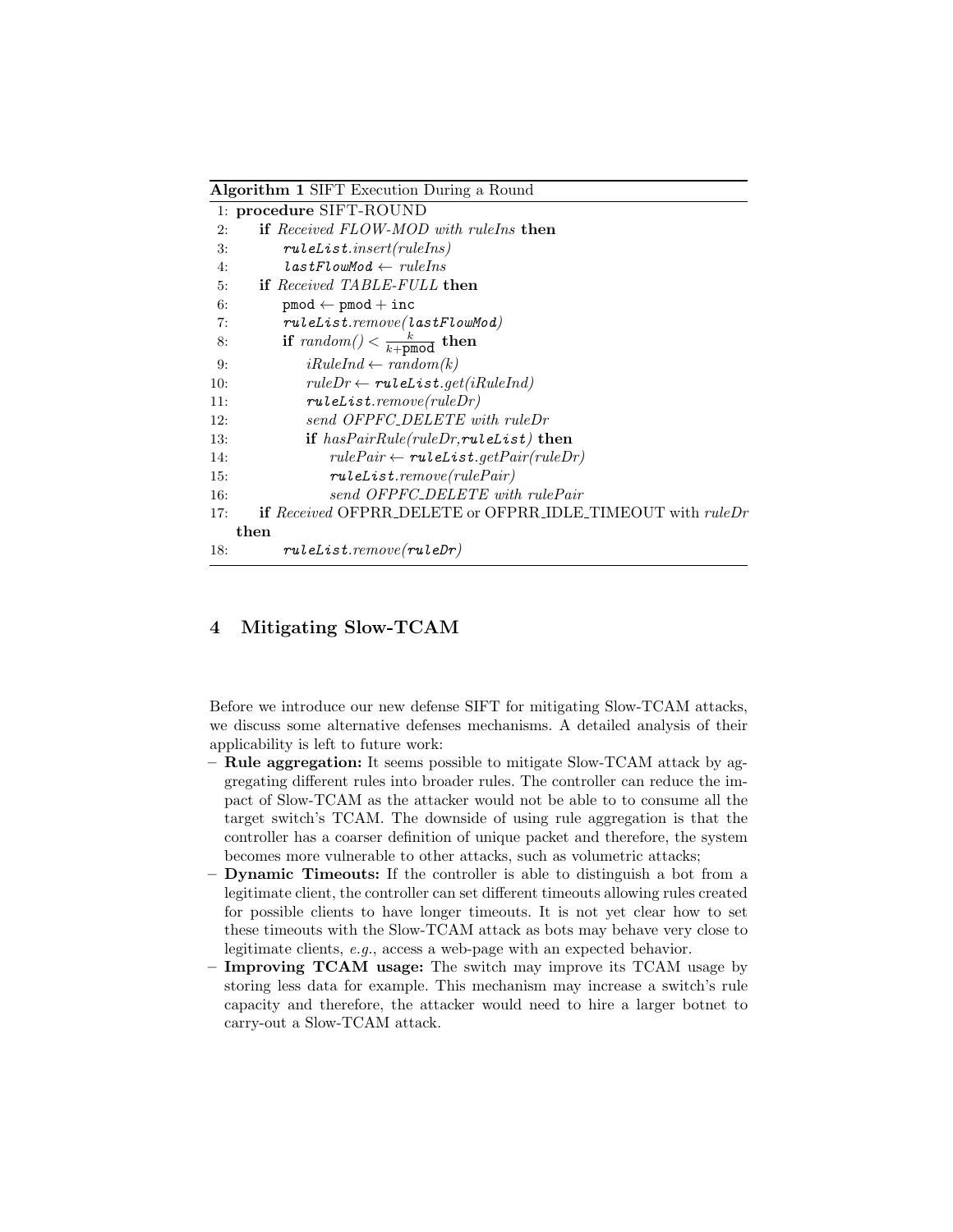#### 4.1 SIFT

We propose a new defense called *SelectIve DeFense for TCAM* (SIFT) for defending against the Slow-TCAM attack. It is based on selective strategies [8,9,18] which have already been used to mitigate Low-Rate Application Layer DDoS attacks on web-servers and VoIP servers, such as Slowloris.

SIFT is executed together with the controller at the controller-layer. Assume that the switch rule capacity is  $k$ . SIFT maintains three variables:

ruleList, lastFlowMod, and pmod

where ruleList is a mirror list of the rules installed in the switch and pmod is a counter. Selective strategies including SIFT work in rounds with duration of  $T_R$ time units. Our experiments demonstrate that  $T_R = 0.1s$  is a suitable value for a round duration being able to mitigate attacks with very little overhead on the controller's CPU and memory usage. At the beginning of a round, SIFT sets a counter  $pmod := 0$ .

During a round, SIFT follows Algorithm 1. Whenever a new rule ruleIns is to be installed, i.e., a FLOW-MOD is generated, then SIFT adds this rule to ruleList (lines 2-3). If a TABLE-FULL is received from the switch informing that a rule ruleTB was not able to be installed, then SIFT proceeds as follows: first it increments pmod by a value inc (line 6). Our experiments show that inc = 100 is a good value for a switch with rule size 1500.

SIFT then generates a random number between 0 and 1 and checks whether this number is less than (line 8):

 $\frac{k}{k+\texttt{pmod}}$ 

If this is not true, then SIFT simply rejects the rule  $ruleTB$  and leaves the currently installed rules as they are. Otherwise, SIFT drops a randomly chosen installed rule *ruleDr* so that new rules may be added. As pmod increases, the probability of installing new rules decreases with the rate of incoming traffic (for more formal justification for this rule see  $[16]$ .

If SIFT decides to install  $ruleTB$  (lines 9 -16), SIFT selects a number  $iR$ uleDr between 1 and k and removes the rule ruleDr at the index  $iRuleDr$  from ruleList (lines 9-11). It then sends the OpenFlow message OFPFC DELETE to the switch specifying that the rule  $ruleDr$  should be uninstalled (line 12). As the rule *ruleDr* has been uninstalled, we also search whether it has a pair rule and uninstall it as well (lines 14-16) as it would no longer have an incoming or outgoing flow.

Finally, whenever the switch uninstalls a rule sending an OFPRR DELETE or an OFPRR IDLE TIMEOUT message, the corresponding rule is removed from ruleList (lines 17-18).

Notice that SIFT has a concrete effect on the switch only when its rule capacity is reached. If there is still space in the TCAM for new rules, the network behaves as if SIFT is not present.

Rationale of Why SIFT Works: The objective of the attacker is to keep its rules installed for long periods of time. Therefore, whenever a switch's rule capacity is reached, which is likely due to an attack, SIFT has a greater prob-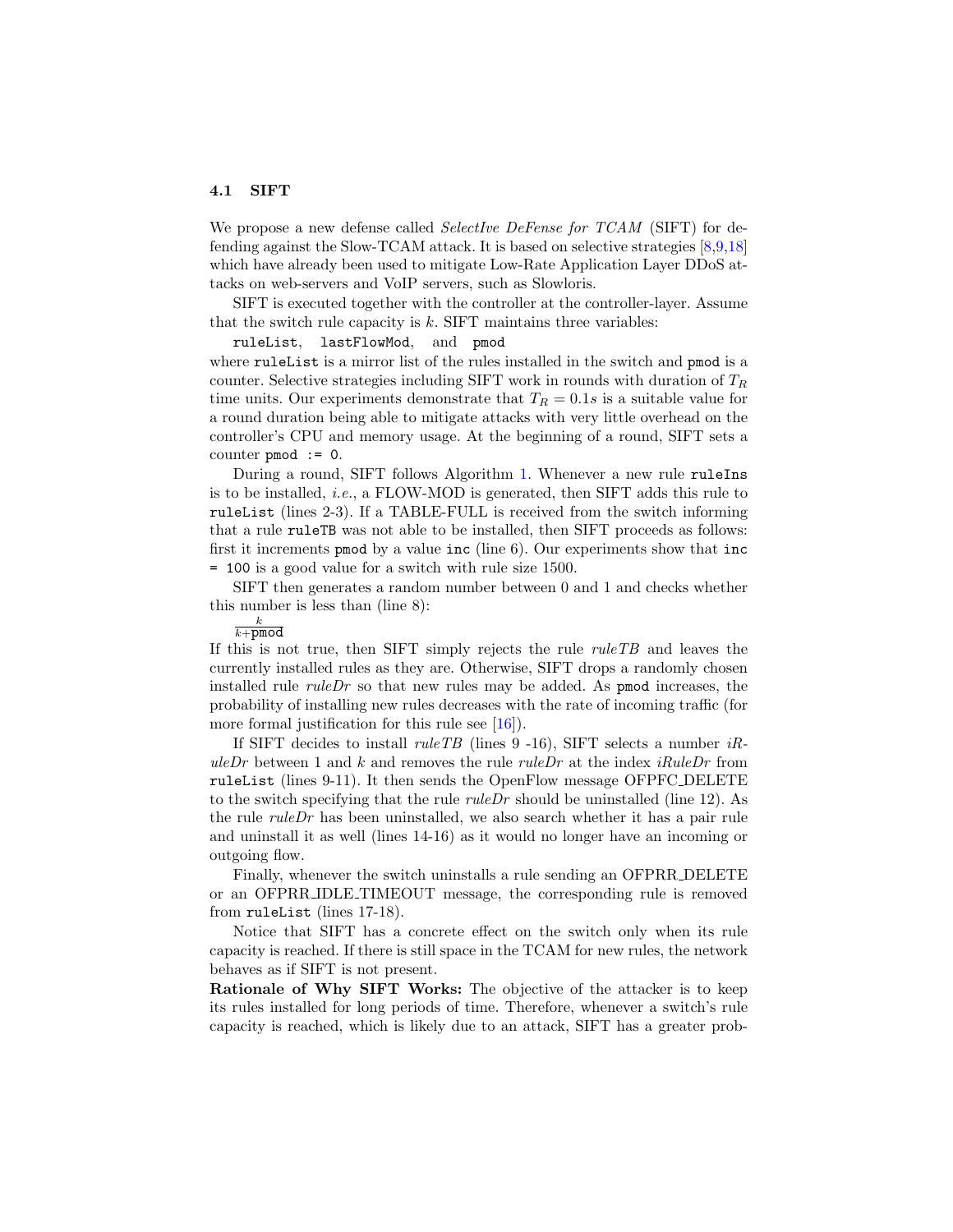| Client Traffic            | Without SIFT |                    | With SIFT               |                    |
|---------------------------|--------------|--------------------|-------------------------|--------------------|
|                           | Success Rate |                    | Median TTS Success Rate | Median TTS         |
| No Attack                 | $100\%$      | 23.7 <sub>ms</sub> | $100\%$                 | 20.2ms             |
| $1$ packet every $1-3s$   | $0\%$        | $\infty$           | 97.3%                   | 97ms               |
| 5 packets every 1-3s      | $0\%$        | $\infty$           | $96.9\%$                | $1061 \text{ms}$   |
| $10$ packets every $1-3s$ | $0\%$        | $\infty$           | 97.9%                   | 1082ms             |
| 15 packets every 1-3s     | $0\%$        | $\infty$           | 98.9%                   | 1149ms             |
| $100$ packets every $10s$ | $0\%$        | $\infty$           | $95.6\%$                | 2454 <sub>ms</sub> |

Table 2. SIFT: Time to Service and Availability when under an attack of intensity of 5.8 unique packets per second. The value on Success Rate corresponds to the number of clients that are able to obtain a response after the attacker has carried out the attack and occupied all the TCAM memory.

ability of selecting an attacker rule and enabling new rules for serving possibly legitimate clients to be installed.

Variations of SIFT: The results obtained in this paper assumes a uniform probability mechanism for choosing which rule to drop. Our experiments indicate that this strategy is effective for mitigating Slow-TCAM attacks. However, there are other selective strategies [8,18,19] that could be used, e.g., taking into account the time a rule has been installed or the number of packets that fired a rule, etc. We leave this investigation to future work.

#### 4.2 Experimental Results with SIFT

We carried out load tests with scenarios with SIFT and without SIFT when under an Slow-TCAM attack of intensity of 5.8 unique packets per second. These tests provide us with lower bounds on the performance of our defense. We varied the intensity of legitimate client traffic from 1 packet in intervals of 1-3 seconds (chosen randomly), to 15 packets every 1-3 seconds. We also tested SIFT when there is a burst of legitimate client traffic with 100 packets every 10s.

Table 2 summarizes the results with different scenarios. It first shows that SIFT does not have an impact when the system is not under attack. Then, it shows that the Slow-TCAM attack is effective in denying service resulting in 0% availability in all cases when not running SIFT. With SIFT, on the other hand, one is able to maintain high levels of availability with levels above 95% for each scenario. SIFT had, however, an impact on the time to service (TTS) specially when there are burst of client demand reaching 2.4 seconds. We are currently investigating how to improve TTS by using different selective strategies and incorporating other defense technique such as those described at the beginning of Section 4. This is left to future work.

Finally, we measured the impact of SIFT on the controller's memory and CPU. It is a lightweight defense not impacting the CPU and Memory consumption of the controller. This can be observed by the graphs depicted in Figure 4.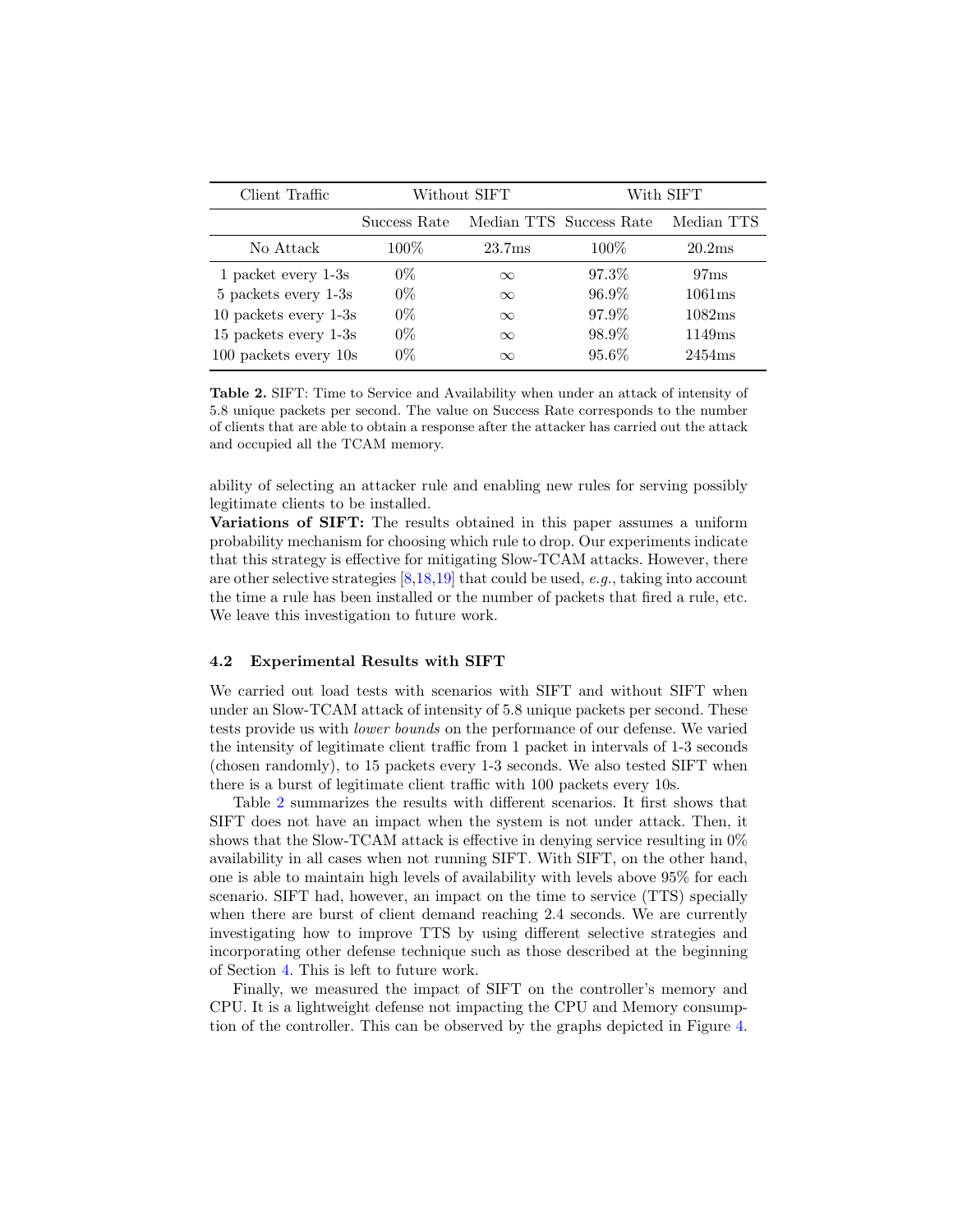

Fig. 4. SIFT: CPU and Memory Usage during a Slow-TCAM attack of intensity of 5.8 unique packets per second.

SIFT did not cause overhead on the CPU and memory usage when compared with the data in Figure 3.

### 5 Related and Future Work

The main objective of TCAM exhaustion attacks is to force the switch to install rules. In the literature, this is accomplished by sending a high rate of unique packets, e.g., using spoofing and sending UDP packets [17,13,10]. Furthermore the saturation attack  $[31,12,11,29,28,14,2]$  has as main objective to crash the controller by sending a large amount of traffic to a SDN switch occupying its incoming buffer. This causes the switch send to the controller the whole packet instead of only sending the packet header.

Dhawan et al. [10] propose the detection of DoS attacks by monitoring the rate of rule creation by the SDN controller. If this rate passes a threshold, then mitigation actions are taken. Since the Slow-TCAM attack can be configured to set a particular rate of rule creation, this defense is not effective in mitigating the Slow-TCAM attack.

Shin and Gu [25] propose two mechanisms to detect TCAM exhaustion and saturation attacks. The first mechanism is compute an optimal rule timeout according to the complexity of the network. While this mechanism can mitigate flooding attacks which use IP Spoofing of UDP packets, for example, it is not efficient for mitigating Slow-TCAM attacks as the bots are continuously sending valid packets thus resetting timeouts. The second mechanism is the technique of Flow Aggregation which generates more general rules, defining macroflows, instead of using more specific rules, defining microflows. This strategy can mitigate the Slow-TCAM, but at the expense of leaving the network more vulnerable to other attacks, e.g., Get-Flooding, allowing malicious traffic to use the network. Moreover, as pointed out by [28], Flow Aggregation is not capable of mitigating saturation attacks such as the ones proposed by [7].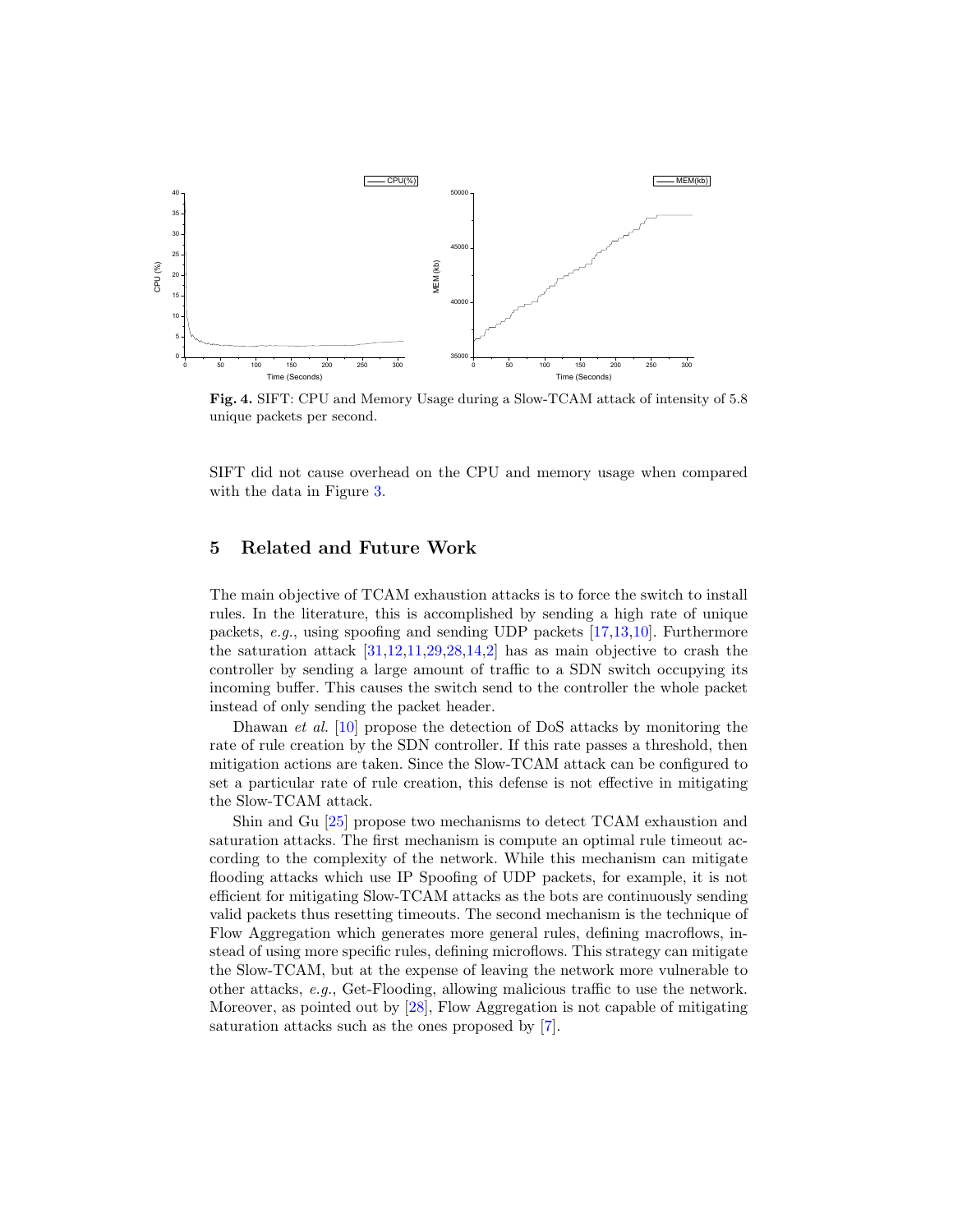The strategy AVANT GUARD [26] detects when a TCP-handshake is completed before creating rules in the network. It has been recently shown [2] that this defense is vulnerable to a modification of the saturation attack capable to consume all AVANT GUARD's resources. AVANT GUARD's strategy cannot detect Slow-TCAM attacks as the attacker's bots complete TCP-handshakes.

Wang et al. [28] propose to monitor switch buffer, controller's CPU and memory usage to mitigate saturation attacks. As the Slow-TCAM attack has little impact to these parameters, it seems that the defense proposed by Wang et al. is not effective in detecting Slow-TCAM attacks.

Shen [24] proposes a peer support strategy where SDN switches share their unused TCAM memory space among them when they are reaching its TCAM limit. This is done by installing flow rules in the attacked switch (they keep a reserved space in TCAM) in order to divert flows to other peer switches according to: not being full, nearest to the attacker switch, less busy, connects to more other switches. However they can only retard the attack and has the problem of when the majority or many switches are full they will divert traffic between them ending up in loop.

Some proposals [30,15] suggest modifications to the OpenFlow protocol used in SDN and in the structure of TCAM memory in order to improve memory management. Kandoi and Antikainen [13] comment the possibility of using Optimal Timeout technique and Flow Aggregation. However, their goal is to enhance SDN general performance, whereas we expose the TCAM limited space SDN vulnerability as a mean to deny its service.

We are currently investigating the use of alternative selective strategies for mitigating not only Slow-TCAM attack, but also saturation attacks. These selective strategies would use parameters such as CPU, Memory usage, number of times a rules has been fired. The probability of dropping a rule would then depend on such parameters. For example, rules that have not been frequently used should have a higher probability of being dropped. We believe that by using more parameters we can improve SIFT and mitigate other TCAM attacks.

#### References

- 1. SIFT <https://github.com/ygdantas/SIFT.git>. 2016.
- 2. Moreno Ambrosin, Mauro Conti, Fabio De Gaspari, and Radha Poovendran. Lineswitch: Efficiently managing switch flow in software-defined networking while effectively tackling DoS attacks. In ASIACCS, pages 639–644. ACM, 2015.
- 3. Enrico Cambiaso, Gianluca Papaleo, and Maurizio Aiello. Slowdroid: Turning a smartphone into a mobile attack vector. In FiCloud, 2014, pages 405–410. 2014.
- 4. Enrico Cambiaso, Gianluca Papaleo, Giovanni Chiola, and Maurizio Aiello. Slow DoS attacks: definition and categorisation. IJTMCC, 1(3-4):300–319, 2013.
- 5. Enrico Cambiaso, Gianluca Papaleo, Giovanni Chiola, and Maurizio Aiello. Designing and modeling the slow next DoS attack. In CISIS and ICEUTE, 2015.
- 6. Enrico Cambiaso, Gianluca Papaleo, Giovanni Chiola, and Maurizio Aiello. Mobile executions of slow DoS attacks. Logic Journal of IGPL, 2015.
- 7. Andrew R Curtis, Wonho Kim, and Praveen Yalagandula. Mahout: Low-overhead datacenter traffic management using end-host-based elephant detection. In INFO-COM, pages 1629–1637. IEEE, 2011.